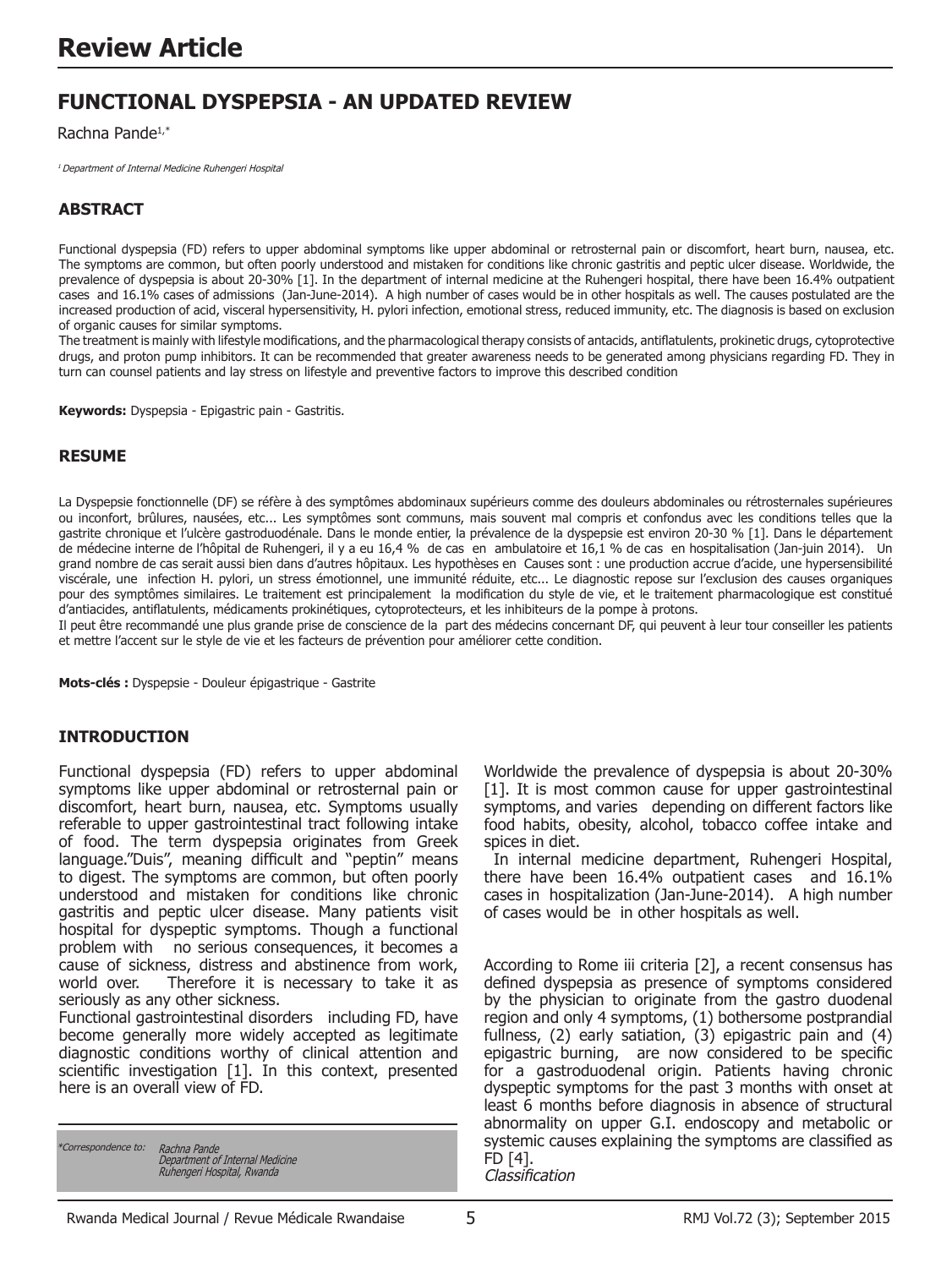Functional dyspepsia is divided into 2 broad groups 1) Predominant epigastric pain syndrome and 2) Meal related early satiety post prandial distress syndrome.

# **CAUSES**

Multiple factors have been implicated in causing functional dyspepsia, which are as follows-

- Gastric hyperacidity with symptomatic relief obtained by antacid drugs, it was postulated that increased acid production may be involved in dyspepsia. But normal acid production has been demonstrated in individuals with FD [5] hence it may not be the cause in all cases. Possibly, hypersensitivity to normal acid production causes the pain.
- Visceral hypersensitivity-Visceral hypersensitivity plays an important role in functional dyspepsia. Kindt et al [6] demonstrated the existence of a relation between symptoms, gastric emptying and gastric hypersensitivity. Patients having hypersensitivity to visceral distension had dyspepsia.
- Helicobacter pylori infection- can cause, inflammation and dysmotility,initiate visceral hypersensitivity and alter acid secretion. Different studies show variable role of H. pylori infection in causing functional dyspepsia. Study by Morain [7] has shown that H. pylori is more frequently found in dyspeptic, than normal subjects. As Francesco et. Al, 68.4% patients with dyspepsia were found to be positive for H. pylori infection [8]. Other studies have failed to show such association [9].
- Gastrointestinal motility- Gastrointestinal motility abnormalities (delayed or accelerated gastric emptying and distension of stomach to accommodate food can cause post prandial pain after a meal or early satiety. These can cause dyspepsia.
- Post infectious- Dyspepsia is known to develop as sequel to infections like salmonella, Giardia.
- Food intolerance- Food intolerance may manifest as dyspepsia. Commonly implicated are beans, lactose containing foods, spices, caffeinated drinks, etc. Food intolerance causing FD is purely subjective and there is no objective data available.
- Emotional factors-The limbic system is responsible for central control of gastrointestinal system and also emotions. Mental and emotional stress also causes

dyspepsia. In the DIGEST study, prevalence of upper G.I. symptoms were investigated for 3 months in about 5581 healthy subjects from general population, major risk factors were psychological stressors, particularly recent life events [10].

- Immune system involvement-Some observations indicate continuing post infection inflammation due to diminished immunity to cause symptoms of dyspepsia.
- Genetic factors- In certain individuals there may be a genetic factor manifesting as abnormal perception of visceral pain in FD [11].

# **DIAGNOSIS**

 Diagnosis of FD is mainly of exclusion. A detailed history, including intake of drugs and clinical examination would clinically exclude an organic cause.. Upper G.I. endoscopy can exclude chronic gastritis, which is the most common condition mistaken for in dyspepsia. Stool examination, ultrasound, etc. can be planned based on the symptoms. Differential diagnosis

A large number of organic conditions present with similar symptoms. Notable are peptic ulcer disease, chronic pancreatitis, cholecystitis, chronic mesenteric ischemia,e.t.c. Following conditions can mimic functional dyspepsia, hence need to be excluded [12].

- Functional disorders like Non-ulcer dyspepsia, Gastro oesophageal reflux disease.
- Peptic ulcer disease.
- Medication related: non-steroidal anti-inflammatory drugs, antibiotics, iron, potassium supplements, digoxin.
- Carbohydrate malabsorption (lactose, fructose, sorbitol).
- Systemic disorders (diabetes, thyroid, parathyroid,
- Intestinal parasites.
- Abdominal malignancy.

## **MANAGEMENT**

-Life style measures- all patients should be given reassurance and advised life style measures. No drug or drugs in combination gives total cure, this has to be explained to the patients. Advice regarding taking meals in time, avoiding heavy meals, excess spices, restricting caffeine and alcohol, relaxation and moderate exercise. -Pharmacological treatment- Various groups of drugs are used with variable results. These are antacids (prototype aluminium hydroxide), H2 receptor antagonists (Cimetidine), proton pump inhibitors (Omeprazole), cytoprotective drugs (Sucralfate), prokinetic drugs (dopamine, metoclopramide), Anti H-pylori drugs (Clarithromycin), and psychotropic drugs (amitryptiline). Erythromycin, is a motilin receptor agonist with strong gastro-prokinetic properties.It is often used for the management of gastroparesis not responding to first line prokinetics [13]. It can be tried in cases resistant to conventional drugs.

 If life style measures fail or symptoms are severe, H2 receptor antagonists or PPI can be used for about 4 weeks. Antiflatulent agents like simethicone can be used for post